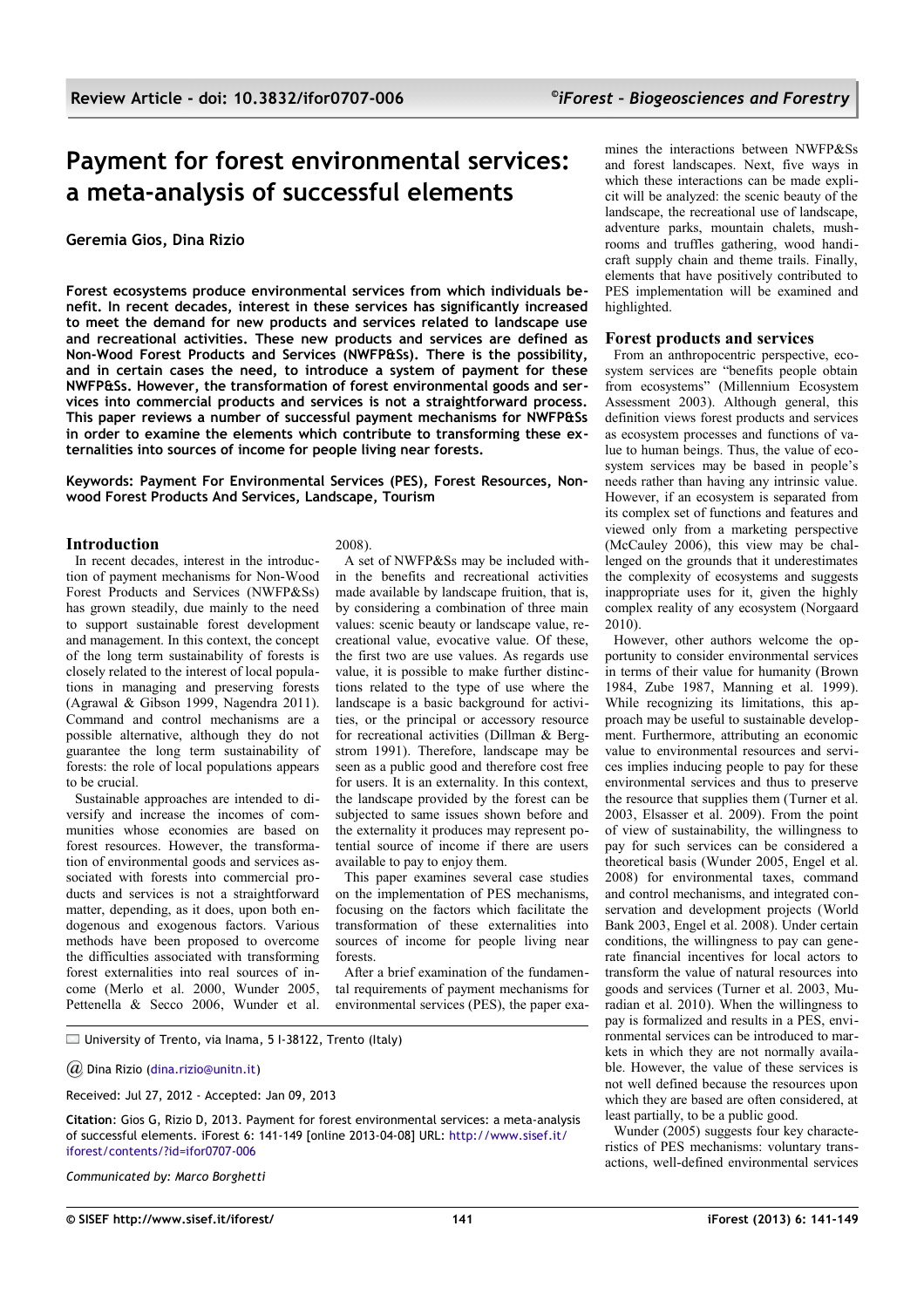or land use that ensures the availability of those services, the presence of at least one buyer and one provider in the market and a certain degree of reliability in the provision of the service. Most cases do not include all four of these elements and so a mechanism resembling a PES (PES-like) is created, which is not entirely consistent with the theoretical model mentioned above (Wunder et al. 2008, Van Noordwijk & Leimona 2010).

The most frequent deviations from the basic PES model involve the type of incentive proposed, the degree of voluntariness of the transaction, the allocation of property rights and sales, the extent to which the PES is debated locally and the presence of a clear link between the service provided and the actual work setting (Wunder 2005).

According to Wunder (2005), key defining attributes of a PES are that the mechanism be realistic, voluntary and conditional. The ability of a PES to fulfill these conditions varies from situation to situation and its outcome will be influenced by the problems inherent in the situation when the mechanism begins to be implemented.

According to Van Noordwijk & Leimona (2010) the attributes realistic, voluntary and conditional are attributes of effectiveness (defined in terms of the cause and effect relationship between the explicit acknowledgement of the service provision for which there may be something to pay and the action of payment). These authors identify two other essential attributes: efficiency (as a ratio of the implementation cost of the PES mechanism to the revenue derived from the payment mechanism) and equity (in revenue distribution providing income to local populations).

#### **Landscape use and recreational activities in the forest**

In recent decades the forest has come to be recognized as more than just a source of timber; it can also cater to social needs and allow for new forms of resource use (Reimoser 2005). It is difficult to define the rural landscape as a commodity. One definition views it as a "permanent creative process" (Tabet 1963). This entails a twofold investigation of the landscape concept. The first relates to the elements which contribute to physically changing the landscape, the second to an analysis of the dynamic process through time which modifies and develops the landscape. as will be discussed later on (Gios & Clauser 2009).

The transformation of goods and services associated with the use of the natural landscape and recreational activities into marketable products and services is not straightforward, particularly when dealing with forest resources. As noted by several authors (Merlo et al. 2000, Wunder 2005, Pettenella & Secco 2006, Wunder et al. 2008), different methods and channels exist for the transformation of services, products and externalities of traditional forest management into innovative and profitable products and services.

From a user's perspective, the value of the natural landscape is the sum of three components: the scenic, recreational and evocative values (Dillman & Bergstrom 1991). A first distinction for these three components is the use value, derived from the direct use of resources. Considering the three values above, the evocative has no use value, while the scenic and recreational components can be assigned a use value.

The scenic component, which combines several aesthetic qualities, is composed of other values.

The landscape must be regarded as a set of goods rather than as a single product. In particular, within a different framework in which landscape is related to a forest there are at least three possible viewpoints; according to Clawson et al. (1960) the forest landscape can be understood as follows:

1. as completely or partially user-oriented; 2. as a "container" for resources facilitating the recreational use of the resources;

3. as a background.

The viewpoint chosen will depend on the predominant recreational or scenic value.

Within the framework of landscape use, these different understandings of the landscape will result in different levels of excludability from the mentioned landscape use.

These different degrees of excludability limit the creation of an effective market for the landscape as a commodity. It is not easy to identify a clear link between a product introduced onto the market and the payment requested for that product (the effectiveness attribute), and the identification of producers and beneficiaries is equally complicated. The cultural aspects influencing the interpretation of landscape should not be underestimated (Goio  $\&$  Gios 2011). Thus, it is important that all attempts to apply a PES to a forest landscape should first identify the specific characteristics of that landscape.

In general, the transformation of environmental goods and services into marketable products involves both institutional and *adhoc* interventions at different levels and a commitment to the promotion of those products (Merlo et al. 2000). The transformation also implies the redistribution of roles and benefits and the recruitment and training of human capital. Efficiency, effectiveness, an equitable division of costs and benefits and control over the cost of identifying and managing free riders are crucial to the transformation.

So, Wunder's key attributes (Wunder 2005) need to be combined with other requirements, such as efficiency, effectiveness and equity distribution. These attributes come to the fore when attention shifts from the theoretical background to the consequences

of PES implementation (Gatto et al. 2009, Van Noordwijk & Leimona 2010).

## **Description of NWFP&Ss**

From the consumer's perspective, NWFP&Ss can be grouped into three categories: mass, specialized and complementary products and services (Niskanen et al. 2007).

The analysis of these inputs according to marketing-mix theory (4 Ps) shows that product, price and cost minimization are crucial factors for mass products and services. Promotion is usually supported by brand creation, often linked to the history or territorial uniqueness of the area. The success of this group of NWFP&Ss depends on factors such as the human and social capital involved, weather conditions, the seasonality of products and services, and product perishability.

Non-Wood Forest Products and Services are defined as specialized products and services when certain conditions are met. These specialized products and services have high added value. However, their availability is limited by quantity and environmental or seasonal conditions. Their target market is small. Even when this is the case, within the marketing mix, the product is very important, particularly because of its direct association with quality. However, the risk that products will be imitated is high and so promotional activities remain an important vehicle of differentiation. These activities include the use of environmental and certification labels and alternative merchandising channels, such as web retail [\(Box 1\)](#page-2-0).

The main feature of complementary products is the combination of relationships and territorial linkages, which provide complementary products and services with features and values that differentiate them from similar products on the market in other areas. Precisely because of these territorial linkages, networking and cooperation between local institutions and the business sector is difficult and creates complex product systems. Products may include more than those obtained from the primary fruition of resources, also covering services like accommodation, food and wine, local customs and traditions. The complementary NWTFP&Ss play a strategic role in the promotion of local rural development strategies that invigorate local businesses and networks (Pettenella & Maso 2009). Two other elements can be added to the traditional 4Ps marketing mix: political power and political participation. Where this addition is possible, the complementary NWFP&Ss manifest unique features associated with participation, political support and strong interaction between public and private stakeholders (Pettenella & Secco 2006).

## **PES Case studies and the methodological framework**

Based on an extensive review of the litera-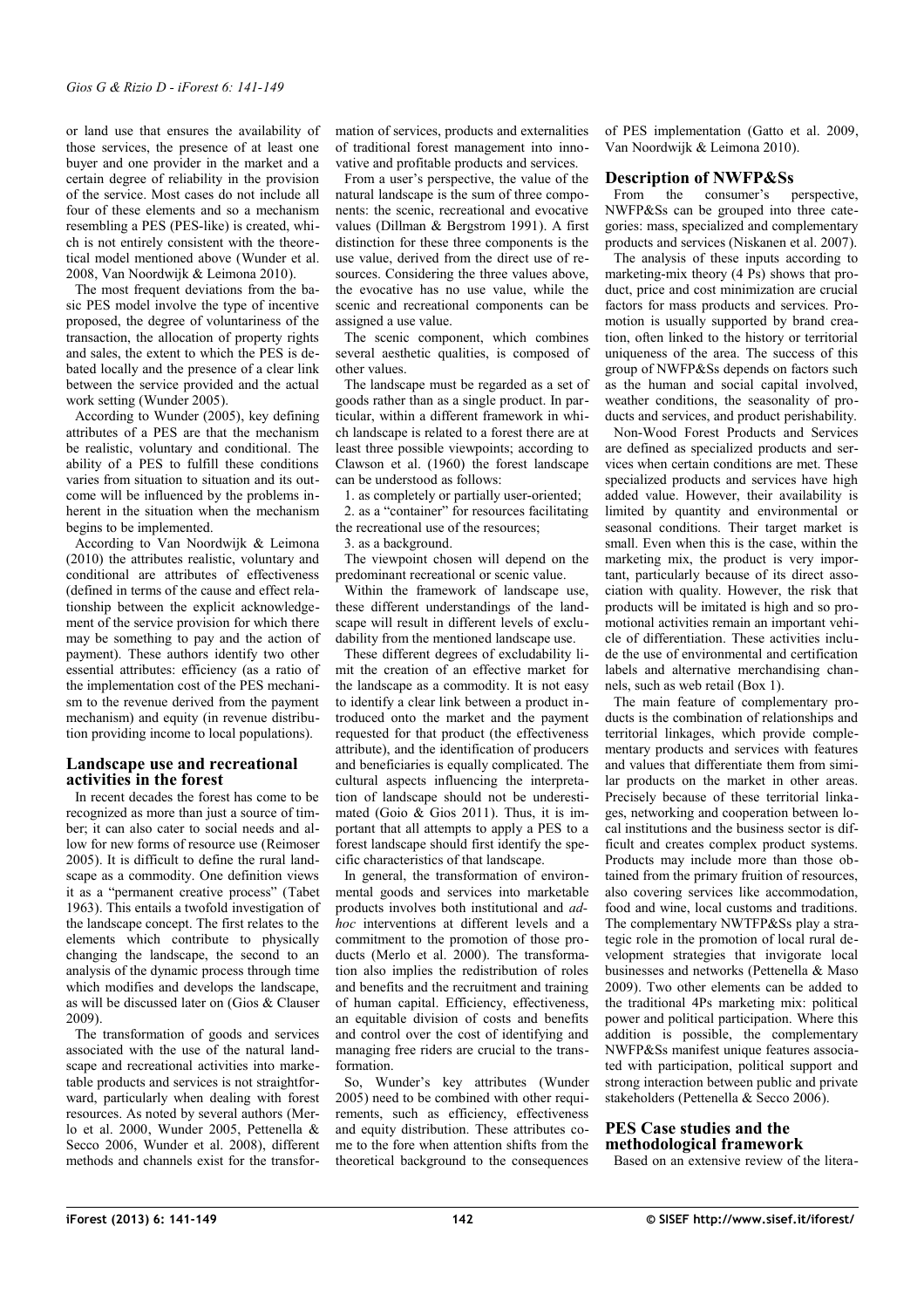<span id="page-2-0"></span>

| <b>Box 1 - Web references.</b>                                                         | ac            |
|----------------------------------------------------------------------------------------|---------------|
|                                                                                        | m             |
| $[1]$ http://goape.co.uk/                                                              | <sub>SO</sub> |
| [2] http://www.almdof.com/Benvenuti.html                                               |               |
| [3] http://www.artesella.it                                                            | an            |
| [4] http://www.associazionecastanicoltori.it/php/index.php?                            | m             |
| option=com content&view=article&id=23&Itemid=16                                        | Pl            |
| [5] http://www.baiersbronn.de/text/240/en/hiking-huts-und-inns.html                    |               |
| [6] http://www.baumkronenweg.at/bkw/                                                   | tio           |
| [7] http://www.hiddenvalleycabins.com.au/bookings.htm                                  | W.            |
| [8] http://www.jungleraiderpark.com/it/home.xhtml                                      | tio           |
| [9] http://www.klanglandschaften.lu/en/trail.htm                                       | pr            |
| [10] http://www.lechalet.biz/                                                          | va            |
| [11] http://www.lesroutesdubois.com/fr/                                                | ty            |
| [12] http://www.megeve-reservation.com/location-megeve                                 | va            |
| [13] http://www.montagne-alternative.com/                                              | dı            |
| [14] http://www.parcopan.org/it/territorio/ambienti/la-foresta-di-abete-rosso-p92.html | di            |
| [15] http://www.regione.piemonte.it/montagna/altre/tartufo.htm                         | an            |
| [16] http://www.rivistasherwood.it/sherwood.html                                       | ur            |
| [17] http://www.schladming-dachstein.at/en/region/schladming-                          | of            |
| rohrmoos/summer/sport aktiv/bogenparcour.html                                          | m             |
| [18] http://www.schnitza.at/de/index.asp                                               | W             |
| [19] http://www.sellaneveaparco.it/                                                    | tio           |
| [20] http://www.tierpark.at/                                                           | vi            |
| [21] http://www.ttadventure.co.uk/                                                     |               |
| [22] http://www.valleisarco.info                                                       | lo            |

ture, PESs related to landscape use and recreational activities are grouped thus: land-scape (scenic beauty and recreation) - [Tab. 1](#page-3-2) , adventure parks - [Tab. 2,](#page-3-1) mountain chalets [Tab. 3,](#page-3-0) wood handicraft supply chains -[Tab. 4](#page-4-1) and theme trails, mushrooms and truffles gathering - [Tab. 5.](#page-4-0)

The literature related to case study analysis of the implementation of PES mechanisms for NWFP&Ss has been examined in detail and a selection of those which the authors believe to be successful is given.

A further analysis of these case studies is then conducted in order to discover the reasons for their success. All these factors have been taken into account and analyzed collectively in order to identify the most powerful and important of them. A 1-2-3 score was then used to compare these elements and provide a graphic representation.

The five groups listed above were created by selecting case studies of successful PES mechanisms. They are grouped according to product type.

## **Elements driving successful PES mechanism implementation**

This analysis of successful case studies allows us to list a number of elements which are either driving or contributing to successful performances of the PES mechanism. The recognition of an environmental resource as a product or service is an important first step in the creation of a PES. When this occurs, the environmental resource is clearly identified as a product or service and it is understood that a price should be paid to access it. This step may not be taken for gran-

ted, and although the process is sometimes straightforward, it is often difficult to establish a connection between a product or service and an environmental resource. There are several reasons for these difficulties. One of the most common problems is the identification of the environmental resource as a commercial product or service. Environmental resources are usually considered to be public and are not immediately identified as products or services to be paid for. Therefore, clearly identifying the functions and features of the managing authority and the environmental resource is essential. The environmental resource must be identified and the resource's availability and affordability as a service or product must be communicated to users.

The next key step must be taken if this environmental product or service is to be recognized as worth paying for and its providers remunerated through a PES mechanism. This emerges clearly as a second success element. To guarantee effective results, the relationship between the product or service and the price must be clear. Accepting the need to pay for a resource implies accepting its value, and the obligation to pay the providers of that resource for its use.

In the studies considered, many goods are recognized as services or products when the creation of added value is clear. Although in the literature, the UK case study for example, the forest landscape is considered an environmental resource that can generate payments, the value of the forest landscape is properly acknowledged when the landscape is linked to other values that complete it and

dd value. Payment can then usually be deanded for using the environmental resurces concerned.

Landscape, along with the culture, tradition and human capital that has changed and modeled it, are the resources upon which a ES mechanism can be constructed.

A third essential element is the identificaon of the environmental product or service ith the entire destination. This identificaon is more straightforward because the roduct in question has a widely recognized alue. In the cases analyzed, exclusivity and pical local features are the recognized alue. In many cases, the success of the products lies precisely in an embedded policy of differentiation in terms of product quality and uniqueness. The product is defined as unique, exclusive and high quality because a strong territorial connotation. The element of forestry and land management as a hole is fully included as an essential condion for the production of that product or serice.

A fourth key to success is the creation of local networks and synergies which lead the entire destination to support a PES. The destination refers to the entire system, combining local stakeholders who interact with the PES at different levels with the additional value of the resource in question. In many cases, the correlation between the product or service and the skills within the area is not immediate and/or regular. Local companies usually only begin to network to create an effective and integrated system after a PES has been implemented and they sometimes require the support of external authorities or public agencies to ensure that this integration occurs (*i.e.*, business consortia and tourist offices).

This public support often takes the form of certifications or similar broadly effective mechanisms (*i.e.*, typical product labels or indications of geographical origin) to ensure a more effective return for the destination image. The network and the creation of synergies mentioned earlier are made even more effective when supported by public bodies. This support is expressed both through active involvement on the part of these institutions and through increased access to funding. In the cases where PESs have been successful it was the institutions and management authorities who dealt with the legal bureaucracy, both formal and informal, involved in implementing a new PES. In addition to the efforts of these stakeholders, local associations and organizations interact at different levels to create a solid foundation for mutual cooperation and consultation.

A very important fifth element is the clear assignment of property rights. Where PESs have been successful, they have involved stakeholders with explicit rights to the property in question. In some cases, the alloca-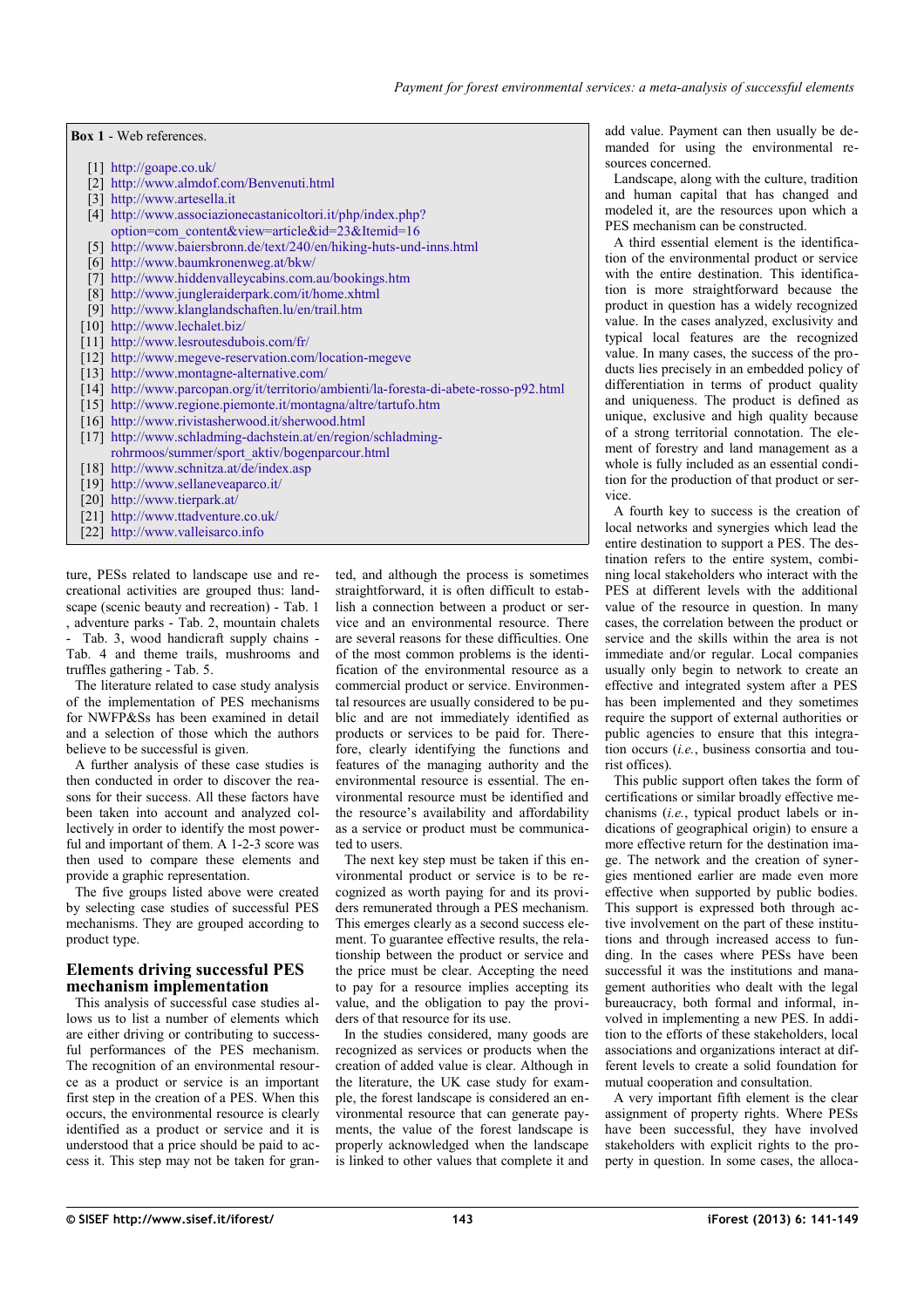## <span id="page-3-2"></span>**Tab. 1** - Landscape.

| Product/<br><b>Service</b>                                    | Location               | <b>Marketable</b><br><b>Product/Service</b>                                                        | Who buys                                                                                   | Who sells                                                                | <b>Source</b>             |
|---------------------------------------------------------------|------------------------|----------------------------------------------------------------------------------------------------|--------------------------------------------------------------------------------------------|--------------------------------------------------------------------------|---------------------------|
| Landscape and<br>scenic beauty                                | Costa Rica             | Landscape management and<br>enhancement of scenic beauty ous Authority)<br>and landscape           | Fonafifo (National Autonom-                                                                | Local community and<br>landowners                                        | Pagiola 2008              |
| Landscape and<br>scenic beauty.<br>Recreational<br>activities | UK                     | Improvement and enhance-<br>ment of recreational activities<br>related to natural resources        | The UK government and the<br>EU (through European funds<br>and national financial support) | Farmers from selected areas                                              | Dobbs $\&$<br>Pretty 2008 |
| Recreational<br>activities: safari                            | Zimbabwe<br>(Campfire) | Biodiversity conservation and Tourism operators and NGO<br>enhancement of access to re-<br>sources | donors                                                                                     | Local communities through<br>the direction of the local rural<br>council | Frost & Bond<br>2008      |

## <span id="page-3-1"></span>**Tab. 2** - Adventure parks.

| Product/<br><b>Service</b>        | Location                                  | Marketable<br><b>Product/Service</b>                                                                         | Who buys              | Who sells                  | Source                                                                                                                                |
|-----------------------------------|-------------------------------------------|--------------------------------------------------------------------------------------------------------------|-----------------------|----------------------------|---------------------------------------------------------------------------------------------------------------------------------------|
| Go Ape                            | UK                                        | Adventure parks                                                                                              | Private agents        | Private agents/<br>manager | http://goape.co.uk/                                                                                                                   |
| Tree Top<br>Adventure             | UK<br>(Wales)                             | Adventure park in Wales                                                                                      | Private agents        | Private agents/<br>manager | http://www.ttadventure.co.uk/                                                                                                         |
| Jungle Raider<br>Park             | Italy<br>(Como and<br>Lecco<br>provinces) | Two adventure parks                                                                                          | Private agents        | Private agents/<br>manager | http://www.jungleraiderpark.com/it/ho<br>me.xhtml                                                                                     |
| Adventure park<br>Sella Nevea     | Italy<br>(Carnia area)                    | <b>Adventure Park</b>                                                                                        | Private agents        | Private agents/<br>manager | http://www.sellaneveaparco.it/ and<br>Wiesinger 2009                                                                                  |
| Bruno's Bogen-Austria<br>parcours |                                           | Archery with 3D targets                                                                                      | Visitors and<br>users | $\overline{\phantom{0}}$   | http://www.schladming-<br>dachstein.at/en/region/schladming-rohr-<br>moos/summer/sport aktiv/bogenpar-<br>cour.htm and Weisinger 2009 |
| Wildpark<br>Buchenberg            | Austria                                   | Olympic game of forest activities Visitors and<br>(archery, crossbow, activities<br>related to woodcutting). | users                 | $\overline{\phantom{a}}$   | http://www.tierpark.at/ and Weisinger<br>2009                                                                                         |

## <span id="page-3-0"></span>**Tab. 3** - Mountain Chalets.

| Product/<br><b>Service</b>        | Location                | Marketable<br><b>Product/Service</b>                                                        | Who buys                      | Who sells                                         | <b>Source</b>                                                       |
|-----------------------------------|-------------------------|---------------------------------------------------------------------------------------------|-------------------------------|---------------------------------------------------|---------------------------------------------------------------------|
| Almdorf,<br>Seinerzeit            | Austria<br>(Carinthia)  | Tourist accommodation for<br>tourists and recreation                                        | Private users/<br>visitors    | Private managers                                  | http://www.almdof.com/Benven-<br>uti.html                           |
| Montagne-<br>Alternative          | Switzerland             | Tourist accommodation for<br>tourists and recreation                                        | Private users/<br>visitors    | Private managers                                  | http://www.montagne-alternative.-<br>com/                           |
| La taïga                          | Switzerland             | Tourist accommodation for<br>tourists and recreation                                        | Private users/<br>visitors    | Private managers                                  | http://www.megeve-reservation.-<br>com/location-megeve              |
| Le Chalet<br>Tournesol            | France                  | Tourist accommodation for<br>tourists and recreation                                        | Private users/<br>visitors    | Private managers                                  | http://www.lechalet.biz/                                            |
| Hidden Valley<br>Cabins           | Australia               | Tourist accommodation for<br>tourists and recreation                                        | Private users/<br>visitors    | Private managers                                  | http://www.hiddenvalleycabins.-<br>com.au/bookings.htm              |
| Destination<br>Baiersbronn        | Baiersbronn,<br>Germany | Tourist accommodation and<br>hospitality for tourists and<br>recreation                     | Local and<br>foreign visitors | Private managers<br>and various stake-<br>holders | http://www.baiersbronn.de/text/240<br>/en/hiking-huts-und-inns.html |
| Baumkronen-<br>weg/Baum-<br>hotel | Austria                 | Tourist accommodation and<br>other facilities and activities<br>for tourists and recreation | Private users/<br>visitors    | Private managers                                  | http://www.baumkronenweg.at/bk<br>W/<br>and Wiesinger 2009          |
| La suite della<br>quercia         | Italy                   | Tourist accommodation for<br>tourists and recreation                                        | Private users/<br>visitors    | Private managers                                  | Wiesinger 2009                                                      |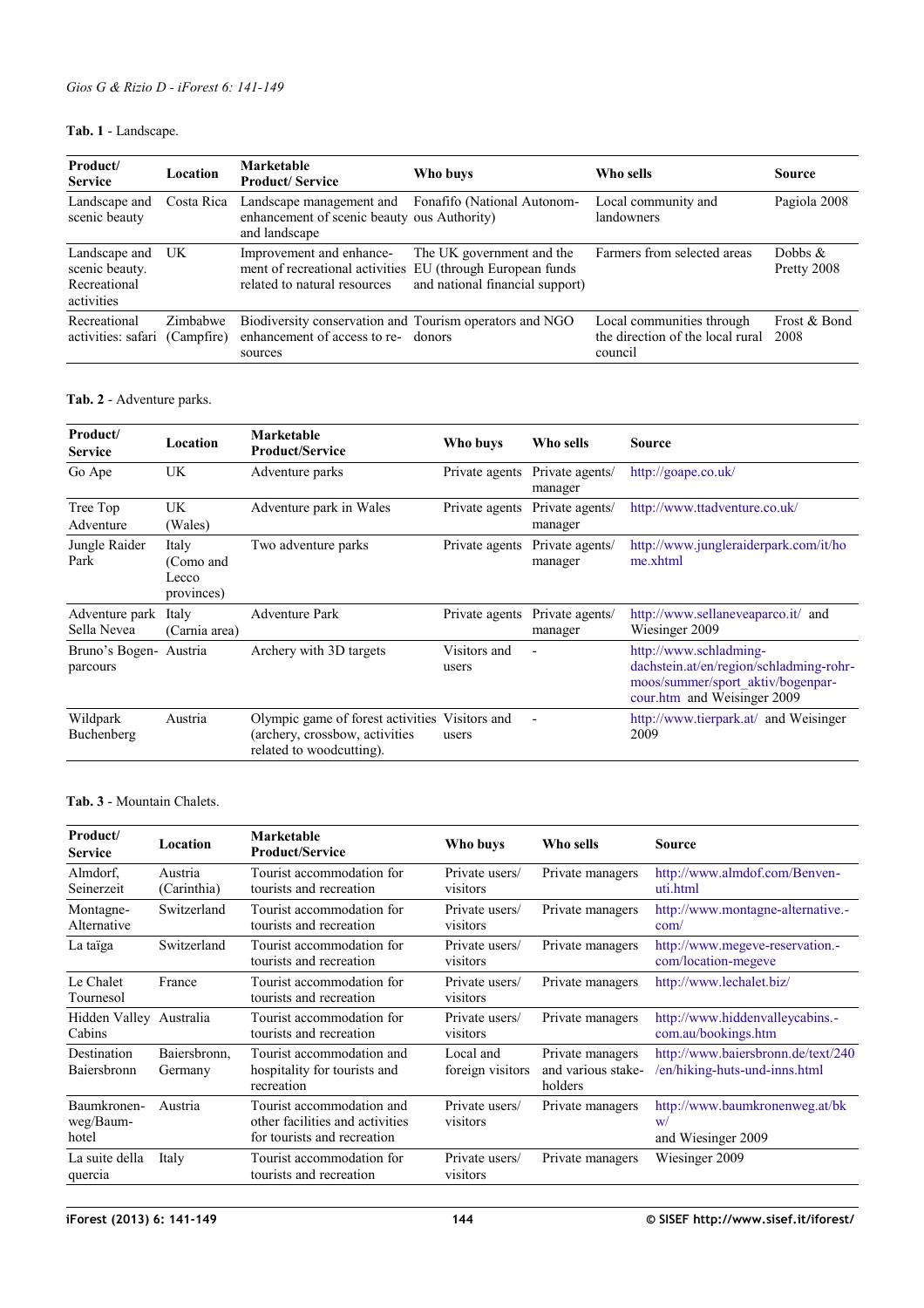| Product/<br><b>Service</b>        | Location                                                                                             | Marketable<br><b>Product/Service</b>                                | Who buys                                                                       | Who sells                                                                   | <b>Source</b>                                                                                                                                 |
|-----------------------------------|------------------------------------------------------------------------------------------------------|---------------------------------------------------------------------|--------------------------------------------------------------------------------|-----------------------------------------------------------------------------|-----------------------------------------------------------------------------------------------------------------------------------------------|
| Resonant<br>spruce wood<br>(a)    | Italy, Trentino<br>(Paneveggio province-<br>owned forests)                                           | Resonant spruce<br>wood                                             | Luthiers and private<br>producers of sound<br>boxes for musical<br>instruments | Manager of the local<br>province-owned forests<br>(APROFOD)                 | Zugliani & Dotta 2009                                                                                                                         |
| Resonant<br>spruce wood<br>(b)    | Italy, Trentino<br>(Collective ownership<br>"Magnifica Comunità<br>di Fiemme", the violin<br>forest) | Resonant spruce<br>wood                                             | Luthiers and private<br>producers of sound<br>boxes for musical<br>instruments | Manager of the collec-<br>tively owned<br>"Magnifica comunità<br>di Fiemme" | http://www.parcopan.org/it/ter<br>ritorio/ambienti/la-foresta-di-<br>abete-rosso-p92.html                                                     |
| Arte Sella                        | Italy, Trentino                                                                                      | Open-air museum<br>located in a forest                              | Visitors and users<br>of the museum                                            | Museum manager                                                              | http://www.rivistasherwood.it/<br>sherwood.html;<br>http://www.artesella.it                                                                   |
| Sound trails                      | Natural Park of Our<br>(Hoscheid, in France,<br>Belgium, and<br>Luxemburg)                           | Belonging to the<br>Wood routes<br>project                          | Visitors and users<br>of the Natural Park<br>of Our                            | Natural Park of Our                                                         | http://www.lesroutesdubois.-<br>com/fr/, http://www.klang-<br>landschaften.lu/en/trail.htm                                                    |
| Holzpark                          | Austria                                                                                              | Area equipped with -<br>woodworking faci-<br>lities within a forest |                                                                                |                                                                             | http://www.schnitza.at/de/in-<br>dex.asp                                                                                                      |
| Chestnut<br>distribution<br>chain | Alto Adige, Italy                                                                                    | Chestnut trails                                                     | Visitors and users                                                             |                                                                             | http://www.valleisarco.info                                                                                                                   |
| Chestnut<br>sponsorship           | Lucca Province, Italy<br>(Garfagna)                                                                  | Chestnut sponsor-<br>ship                                           | Private users                                                                  | Association of<br>chestnut producers                                        | http://www.asso-<br>ciazionecastanicoltori.it/php/i<br>ndex.php?option=com con-<br>tent&view=article&id=23&Ite<br>$mid=16$ and Wiesinger 2009 |

<span id="page-4-1"></span>**Tab. 4** - Wood handicraft supply chain and theme trails.

tion of property rights is complex. When the resource is a natural landscape, the acknowledgment of the services provided by farmers is more important than the formal allocation of property rights. The value of these services is recognized, and the farmers are rewarded for the services they provide to society.

A sixth key element of the successful PESs is the introduction of limits on resource use; these limits have been directly linked to a new perception of a valuable service for the community and service users. One example is charging a fee for a permit to gather mushrooms, another is the creation of paid parking zones to prevent congestion. These limits may be success factors because they are recognized as a guarantee of higher value and higher quality. The introduction of limits and their acceptance strengthens a PES, especially when the mechanism is well designed and the reasons behind the introduction of those limits are clearly explained. The more necessary limits are considered to be, the greater people's confidence in and support for them is.

There is a seventh element: sometimes the implementation of a PES prompts the introduction of new skills and/or the re-introduction of old skills to the local population and the wider involvement of local expertise, some of which is already being applied in other business sectors. Mountain chalets and adventure parks require new skills. In other case studies, skills and activities already available in the area (such as the production of local crafts, food, wine and accommodation) have been regained, and are being used to create products and services integrated into the overall exploitation of local resources.

This integration of different skills and local business activities reveals how important local culture and the optimization of tradi-

| Product/<br><b>Service</b>                  | Location                 | Marketable<br><b>Product/Service</b>                                                                               | Who buys                                                   | Who sells                          | <b>Source</b>                                                                           |
|---------------------------------------------|--------------------------|--------------------------------------------------------------------------------------------------------------------|------------------------------------------------------------|------------------------------------|-----------------------------------------------------------------------------------------|
| <b>Mushrooms</b><br>gathering               | Veneto Region<br>(Italy) | Permits for mushrooms<br>gathering                                                                                 | Regional and<br>non-regional users                         | Municipalities and<br>local bodies | Gatto et al. 2009                                                                       |
| <b>B</b> orgotaro<br>Mushrooms (a)          | Parma<br>province        | Forest management to support<br>mushroom productions                                                               | Regional and<br>non-regional users                         | Local bodies                       | Gatto et al. 2009, Carboni<br>& Baratozzi 2000                                          |
| <b>B</b> orgotaro<br>Mushrooms (b) province | Parma                    | Protected geographical indica-<br>tion and Consortium for protec-<br>tion and improvement of<br>Borgotaro mushroom | Regional and<br>non-regional users                         | Local bodies                       | Gatto et al. 2009, Carboni<br>& Baratozzi 2000                                          |
| Truffles                                    | Piedmont                 | Forest management to support<br>truffles and sustain productions                                                   | Regional and non-<br>regional users; and<br>intermediaries | Activities managed                 | http://www.re-<br>by provincial bodies gione piemonte it/montagn<br>a/altre/tartufo.htm |

## <span id="page-4-0"></span>**Tab. 5** - Mushrooms and truffles gathering.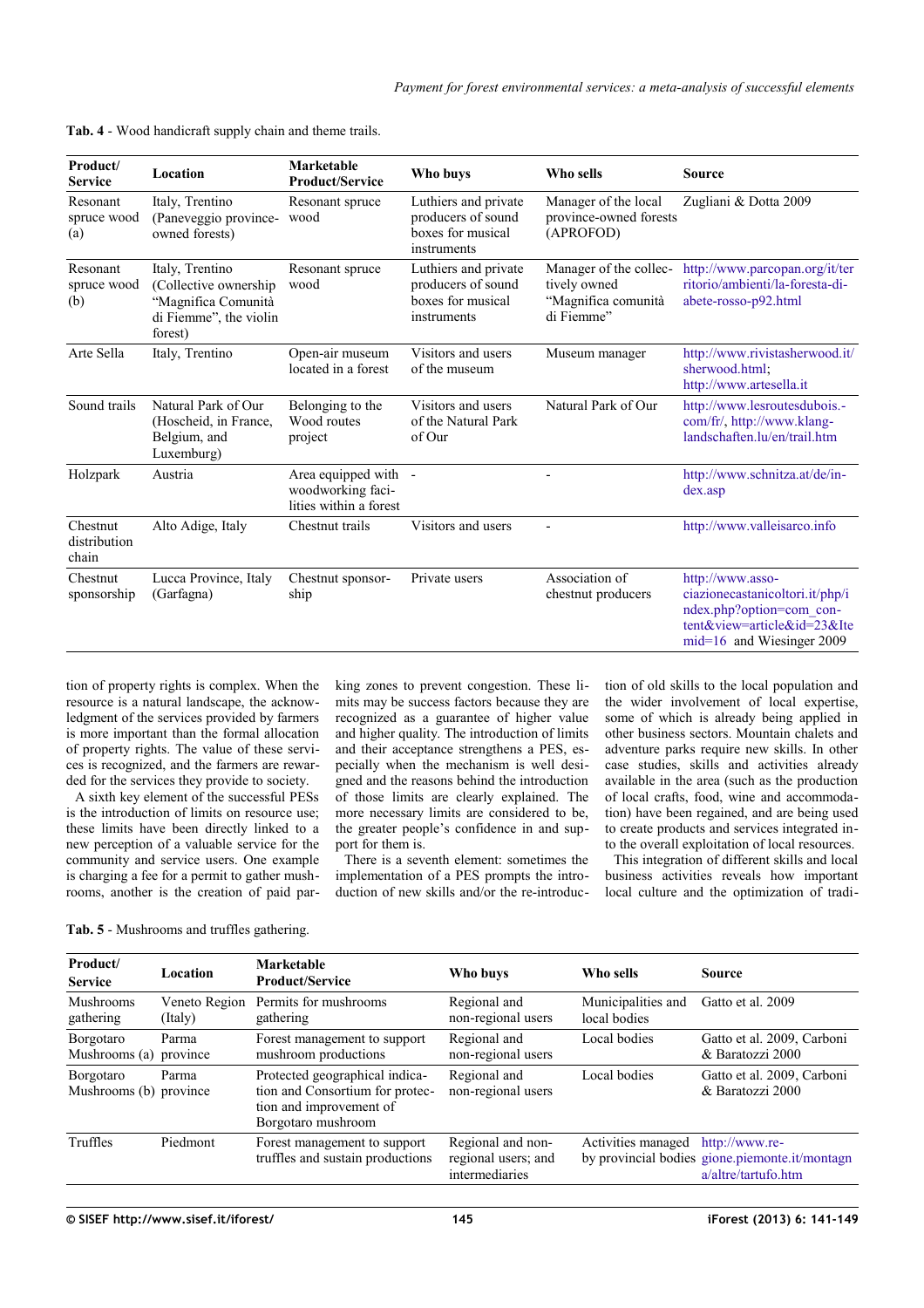tion are to the successful implementation of a PES, in addition to the strong involvement of local residents.

Other economic and financial related factors were identified as success factors. One of these is the relation between input and output. This relation is the ratio of the resources used to the economic, financial, social and idiosyncratic (identification and recognition successful elements) results. It is represented by a comparison between the amount of resources used and the effects produced by them in terms of socio-economic and financial results. This factor is particularly evident in adventure parks and mountain chalets, where private investment is most common.

In all of the case studies analyzed the creation of additional income and new jobs is important; the PESs analyzed have been implemented in rural areas, where the economy is usually underdeveloped.

Finally, two other elements to be taken into account are the introduction of innovative factors and the strong entrepreneurial drivers that developed subsequent to the introduction of PESs.

In the 28 cases studied, the identified keys to success have been grouped into five areas of impact: economic, financial, social, institutional and idiosyncratic.

All the listed elements contribute to the successful implementation of a PES mechanism: "New skills, Local participation, Culture and tradition, Input/output ratio, Income, Employment, Innovation, Entrepreneurship, Identification, Recognition, Destination, Networking, Use constraints"*.* They have been aggregated in areas of impact according to authors analysis of the case studies. In most of the case studies there was evidence of a relationships between certain elements. Although, they can emerge as single contribution to the determine the success of the PES mechanism implementation, this relationship is reflected by the elements belonging to the same area of impact. The relationships between the areas are defined in [Fig. 1.](#page-5-2)

These key elements appear crucial for the long term success of a PES. The input-output ratio falls within the financial area of impact, while income, employment, innovation and entrepreneurship belong in the economic area of impact. The generation of new skills, local participation and the enhancement of local culture and traditions are social components. Destination, use constraints and networking belong in the institutional area of impact, while the idiosyncratic area includes landscape identification and recognition.

[Fig. 2](#page-5-1) and [Fig. 3](#page-5-0) to [Fig. 7](#page-6-0) show, first in an aggregate frame and then individually, the analyzed success factors, which have been scored from 1 to 3 on the basis of their degree of presence and development in the case

<span id="page-5-2"></span>

<span id="page-5-1"></span><span id="page-5-0"></span>**Fig. 2** - Success elements emerging from the case studies analyzed.

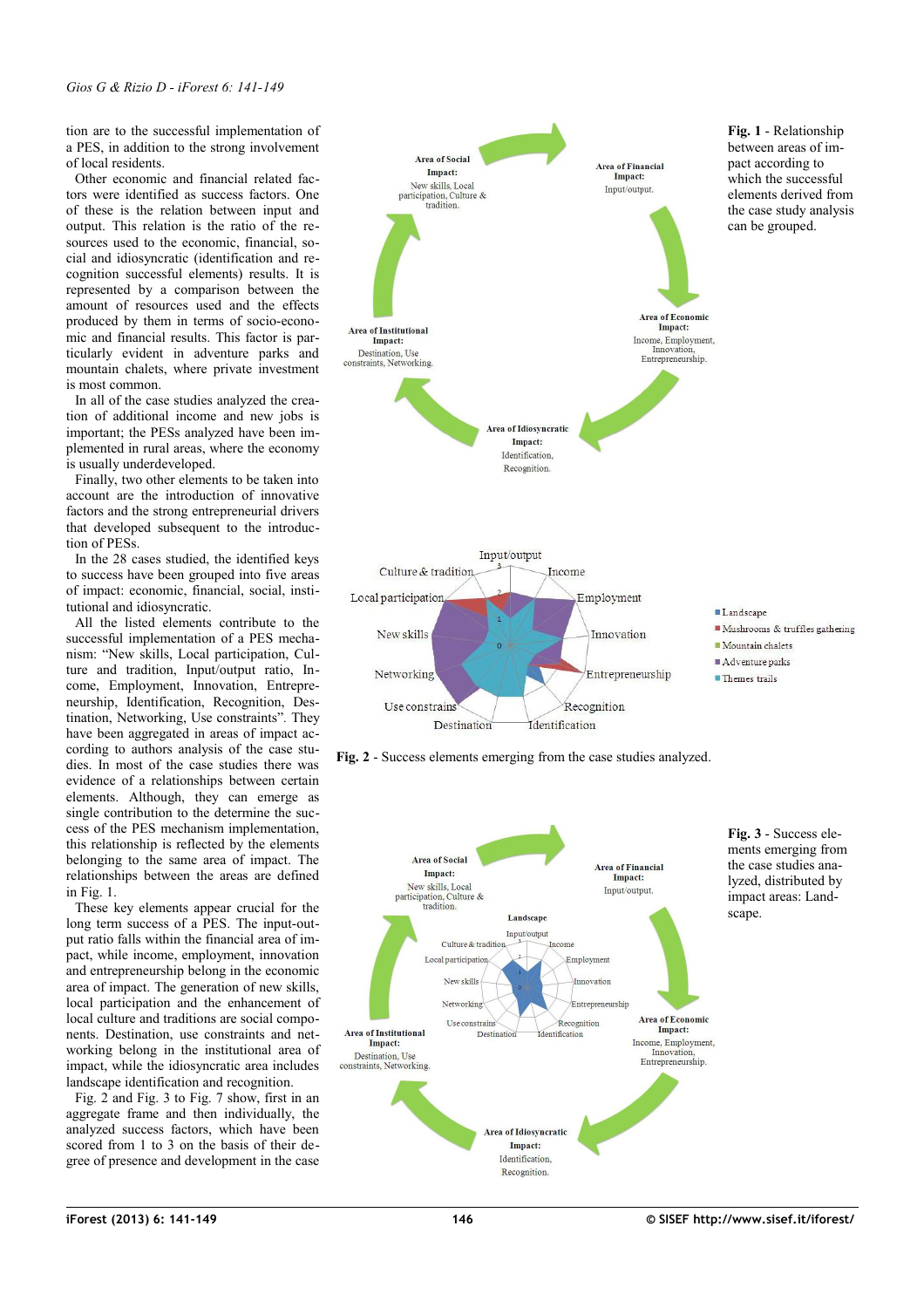*Payment for forest environmental services: a meta-analysis of successful elements*



<span id="page-6-3"></span>**Fig. 4** - Success elements emerging from the case studies analyzed, distributed by impact areas: Mountain chalets.

<span id="page-6-2"></span>**Fig. 5** - Success elements emerging from the case studies analyzed, distributed by impact areas: Theme trails.

studies. The scores range from 1 to 3, where 1 implies a minimum degree of presence, 2 a medium degree, and 3 a maximum presence; they indicate the degree of development and importance of the factor to the final PES implementation. Scores are assigned as a value of the factors developed within each case study in comparison with the others.

The radar charts give an overview of the results [\(Fig. 2\)](#page-5-1) and of the differences between the five subsets concerned [\(Fig. 3,](#page-5-0) [Fig. 4,](#page-6-3) [Fig. 5,](#page-6-2) [Fig. 6,](#page-6-1) [Fig. 7\)](#page-6-0). They show the importance of the financial factor in mushroom and truffle collecting, mountain chalets and adventure parks. Radar charts are widely used to explain the dynamics between interconnected variables or factors (AlWaer et al. 2008, Bychholz et al. 2009, Bragança et al. 2010, Lescuyer 2012) and are also used in qualitative analysis (Aiello & Donvito 2006), mainly to rank the attributes of the variables involved. The charts allow for ease

and clarity of interpretation. Here we use a qualitative score to classify the success factors .

Theme trails scored highest for innovation and entrepreneurship factors.

The recognition of environmental resources as potential products and services is scored from 1 to 2. This is best achieved in the landscape and theme trail cases, where forest resources have been integrated within a market system more effectively and profitably



<span id="page-6-1"></span>**Fig. 6** - Success elements emerging from the case studies analyzed, distributed by impact areas: Mushrooms & truffles gathering.

<span id="page-6-0"></span>**Fig. 7** - Success elements emerging from the case studies analyzed, distributed by impact areas: Adventure parks.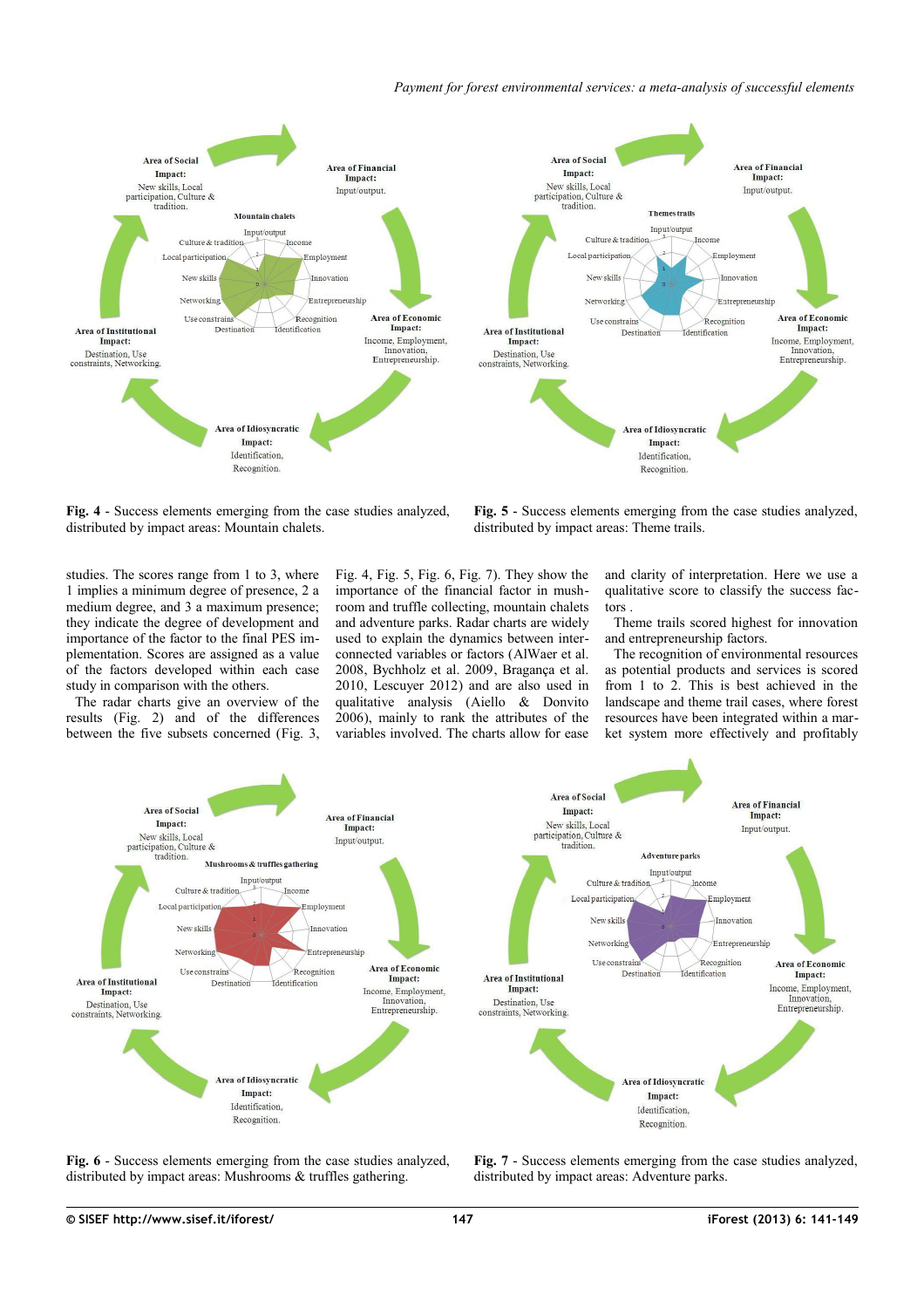than in other cases.

Within the institutional area of impact, destination is the most frequently highlighted factor in the landscape and theme trail cases. The use of limits and constraint is much more evident in the mountain chalet and adventure park cases. In almost all the case studies, skills and local participation are extremely important, as is fostering local culture and tradition.

## **Conclusions**

Our analysis of the case studies reveals that the creation of a successful PES depends on its ability to enhance a variety of different features. Building a system that takes specific local circumstances into account is crucial, as is the possibility to introduce effective and appropriate management models. It is also important to involve local - public and private - stakeholders and to gain their support for the PES.

The fact that the PES model has not been widely adopted can be explained by a number of factors, including the objective difficulties involved in its implementation and the paucity of standard models, which means that each scheme must identify its own specific solutions. Each PES must be appropriate and relevant to its context. The dissemination and implementation of PESs will require testing and repetition and there is an inevitable risk of (varying degrees of) failure.

Each PES also needs to be adapted in accordance with the product(s) and service(s) it is marketing.

#### **References**

- Agrawal A, Gibson CC (1999). Enchantment and disenchantment: the role of community in natural resource conservation. World Development 27 (4): 629-649. - doi: [10.1016/S0305-750X\(98\)](http://dx.doi.org/10.1016/S0305-750X(98)00161-2) [00161-2](http://dx.doi.org/10.1016/S0305-750X(98)00161-2)
- Aiello G, Donvito R (2006). L'evoluzione del concetto di lusso e la gestione strategica della marca. Un'analisi qualitativa delle percezioni sul concetto, sulla marca e su prodotto di lusso. Congresso Internazionale: "Le tendenze del marketing". Università Cà Foscari (Venezia, Italy) 20- 21 Jan 2006.
- AlWaer H, Sibley M, Lewis L (2008). Different stakeholder perceptions of sustainability assessment. Architectural Science Review 51 (1): 48- 59. - doi: [10.3763/asre.2008.5107](http://dx.doi.org/10.3763/asre.2008.5107)
- Bragança L, Mateus R, Koukkari H (2010). Building Sustainability Assessment. Sustainability 2: 2010-2023. - doi: [10.3390/su2072010](http://dx.doi.org/10.3390/su2072010)
- Brown T (1984). The concept of value in resource allocation. Land Economics 60 (3): 231-246. doi: [10.2307/3146184](http://dx.doi.org/10.2307/3146184)
- Bychholz T, Rametsteiner E, Volk TA, Luzardis VA (2009). Multicriteria analysis for bioenergy systems assessments. Energy Policy 37: 484-495. - doi: [10.1016/j.enpol.2008.09.054](http://dx.doi.org/10.1016/j.enpol.2008.09.054)
- Carboni S, Baratozzi L (2000). Stato d'attuazione

della pianificazione assestamentale (di gestione forestale a livello aziendale) nella regione Emilia Romagna. Sherwood 6 (3): 5-8.

- Clawson M, Held B, Stoddard CH (1960). Land for the future. Johns Hopkins University Press, Baltimore, USA.
- Dillman BL, Bergstrom JC (1991). Measuring environmental amenity benefits of agricultural land. In: "Farming and the Environment: An Economic Analysis of External Costs and Benefits" (Hanley N ed). CAB International, Wallingford, USA, pp. 250-271.
- Dobbs TL, Pretty J (2008). Case study of agri-environmental payments: the United Kingdom. Ecological Economics 65: 766-776. - doi: [10.1016/j.ecolecon.2007.07.030](http://dx.doi.org/10.1016/j.ecolecon.2007.07.030)
- Elsasser P, Meyerhoff J, Montagné C, Stenger A (2009). A bibliography and database on forest benefits valuation studies from Austria, France, Germany and Switzerland - a possible base for a concerted European approach. Journal of Forest Economics 15: 93-107. - doi: [10.1016/j.jfe.2008.](http://dx.doi.org/10.1016/j.jfe.2008.03.005) [03.005](http://dx.doi.org/10.1016/j.jfe.2008.03.005)
- Engel S, Pagiola S, Wunder S, (2008). Designing payments for environmental services in theory and practice: an overview of the issues. Ecological Economics 65: 663-675. - doi: [10.1016/j.e](http://dx.doi.org/10.1016/j.ecolecon.2008.03.011)[colecon.2008.03.011](http://dx.doi.org/10.1016/j.ecolecon.2008.03.011)
- Frost PGH, Bond I (2008). The CAMPFIRE programme in Zimbabwe: payments for wildlife service. Ecological Economics 65: 777-788. - doi: [10.1016/j.ecolecon.2007.09.018](http://dx.doi.org/10.1016/j.ecolecon.2007.09.018)
- Gatto P, Pettenella D, Secco L (2009). Payments for forest environmental services: organizational models and related experiences in Italy. iForest 2: 133-139. - doi: [10.3832/ifor0504-002](http://dx.doi.org/10.3832/ifor0504-002)
- Gios G, Clauser O (2009). Forest and tourism: economics evaluation and management features under sustainable multifunctionalty. iForest 2: 192-197. - doi: [10.3832/ifor0514-002](http://dx.doi.org/10.3832/ifor0514-002)
- Goio I, Gios G (2011). Landscape-recreational value: a resource for local development-first results from a survey in a small mountain valley (Sinello Valley, Vallarsa, Northern Italy). Landscape Research 37 (3): 351-364. - doi: [10.1080/](http://dx.doi.org/10.1080/01426397.2011.588789) [01426397.2011.588789](http://dx.doi.org/10.1080/01426397.2011.588789)
- Lescuyer G (2012). Sustainable forest management at the local scale: a comparative analysis of community forests and domestic forests in Cameroon. Small-scale Forestry 1-16.
- Manning R, Valliere W, Minteer B (1999). Values, ethics, and attitudes toward national forest management : an empirical study. Society and Natural Resources 12 (5): 421-436. - doi: [10.1080/089419299279515](http://dx.doi.org/10.1080/089419299279515)
- McCauley DJ (2006). Selling out on nature. Nature 443: 27-28. - doi: [10.1038/443027a](http://dx.doi.org/10.1038/443027a)
- Merlo M, Milocco E, Panting R, Virgilietti P (2000). Transformation of environmental recreational goods and services provided by forestry into recreational environmental products. Forest Policy and Economics 1: 127-138. - doi: [10.1016/S1389-9341\(00\)00020-4](http://dx.doi.org/10.1016/S1389-9341(00)00020-4)
- Millennium Ecosystem Assessment (2003). Millennium ecosystem assessment, ecosystems and human well-being: a framework for assessment.

Island Press, Washington, DC, USA, pp. 1-25.

- Muradian R, Corbera E, Pascual U, Kosoy N, May P (2010). Reconciling theory and practice: an alternative conceptual framework for understanding payments for environmental services. Ecological economics 69: 1202-1208. - doi: [10.1016/j.ecolecon.2009.11.006](http://dx.doi.org/10.1016/j.ecolecon.2009.11.006)
- Nagendra H (2011). Heterogeneity and collective action for forest management. Research Paper 2011/02, Human Development, UNEP.
- Niskanen A, Slee, B, Ollonqvist P, Pettenella D, Bouriaud L, Rametsteiner E (2007). Entrepreneurship in the forest sector in Europe, University of Joensuu, Faculty of Forestry, Silva Carelica 52.
- Norgaard RB (2010). Ecosystem services: from eye-opening metaphor to complexity blinder. Ecological Economics 69: 1219-1227. - doi: [10.1016/j.ecolecon.2009.11.009](http://dx.doi.org/10.1016/j.ecolecon.2009.11.009)
- Pagiola S (2008). Payments for environmental services in Costa Rica. Ecological Economics 65: 713-725. - doi: [10.1016/j.ecolecon.2007.07.033](http://dx.doi.org/10.1016/j.ecolecon.2007.07.033)
- Pettenella D, Maso D (2009). The role of networks in non-wood forest products and services marketing in Europe. In: "Modeling, Valuing and Managing Mediterranean Forest Ecosystems for Non-Timber Goods and Services" (Palahi M, Birot Y, Bravo F, Gorriz E eds). EFI Proceedings No. 57, pp. 143-156. [online] URL: [http://www.](http://www.efi.int/files/attachments/publications/efi_proceedings57_net.pdf) [efi.int/files/attachments/publications/efi\\_pro](http://www.efi.int/files/attachments/publications/efi_proceedings57_net.pdf)[ceedings57\\_net.pdf](http://www.efi.int/files/attachments/publications/efi_proceedings57_net.pdf)
- 
- Pettenella D, Secco L (2006). Small-scale forestry in the Italian Alps: from mass market to territorial marketing. In: Proceedings of IUFRO 3.08 Conference "Small-scale forestry and rural development: the intersection of ecosystems, economics and society" (Wall S ed). Galway-Mayo Institute of Technology, Galway (Ireland) 18-23 June 2006. COFORD, Dublin, Ireland, pp. 398-408.
- Reimoser F (2005). Il ruolo della selvicoltura nella gestione faunistica. Sherwood 112: 19-23.
- Tabet D (1963). La rendita fondiaria nell'agricoltura italiana, Editori Riuniti, Rome, Italy.
- Turner RK, Paavola J, Cooper P, Farber S, Jessamy V, Georgiou S (2003). ANALYSIS. Valuing nature: lessons learned and future research directions. Ecological Economics 46: 493-510. doi: [10.1016/S0921-8009\(03\)00189-7](http://dx.doi.org/10.1016/S0921-8009(03)00189-7)
- Van Noordwijk M, Leimona B (2010). Principles for fairness and efficiency in enhancing environmental services in Asia: payments, compensation, or co-investment? Ecology and Society 15  $(4)$ : 17
- Wiesinger HC (2009). Innovazioni turistico -ricreative nel bosco: comparazione tra Austria e Italia. Dendronatura 30(2): 10-16.
- World Bank (2003). Sustainable development in a dynamic world transforming institution, growth and quality of life. World Bank and Oxford University Press, Washington, DC, USA.
- Wunder S (2005). Payments for environmental services: some nuts and bolts. Occasional paper No. 42, CIFOR, Bogor, Indonesia.
- Wunder S, Engel S, Pagiola S (2008). Taking stock: a comparative analysis of payments for environmental services programs in developed